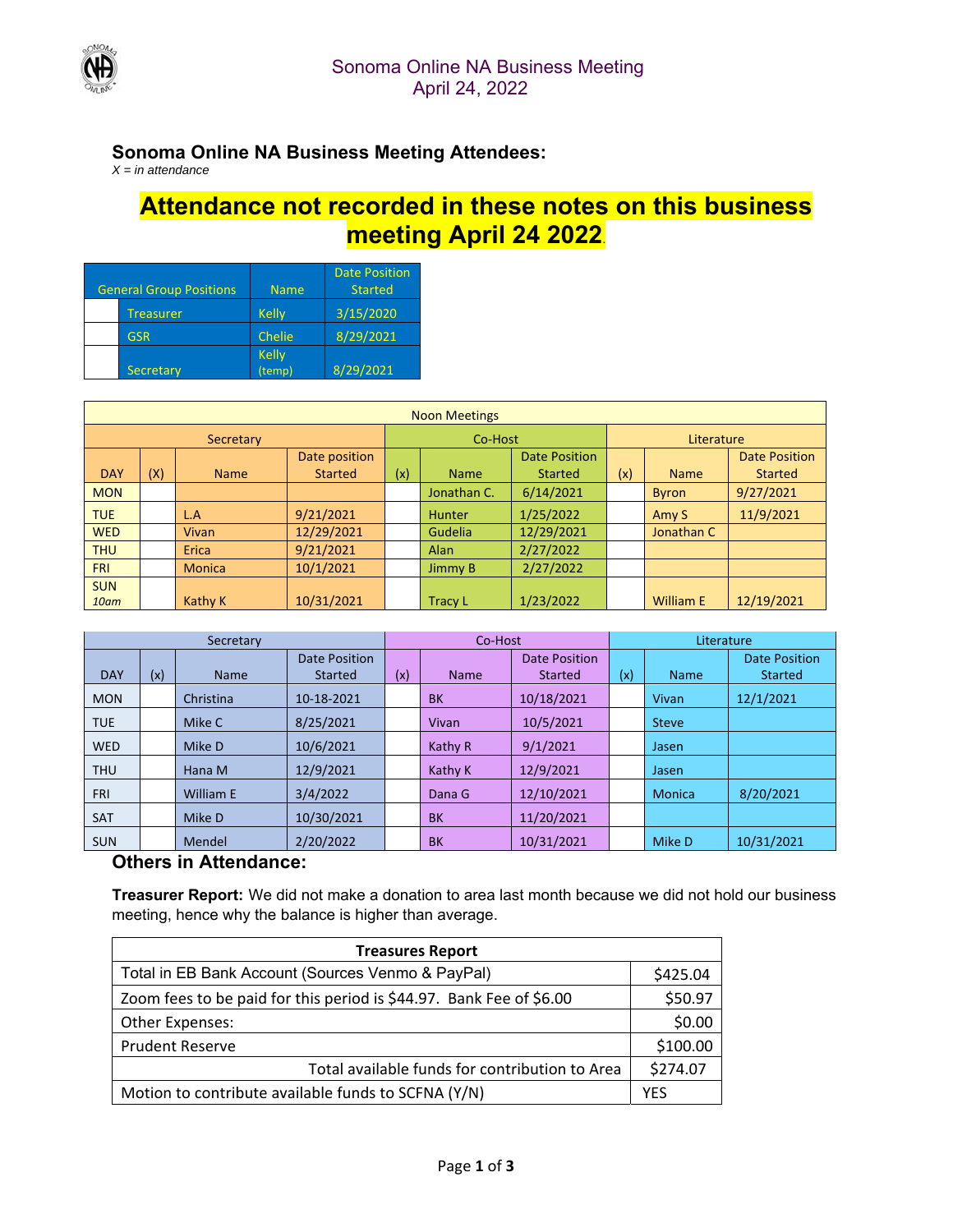

#### **GSR Report:**

See Report online at: https://sonomaonlinena.org/service/service-meeting-notes

#### **Group Discussion**:

#### **Old Business:**

- **Contact List** 
	- $\circ$  Reminder, if you are a trusted servant and your info is not listed on the Contact List, please email it to sonomaonlinena@gmail.com

## **Meeting Format Changes**:

- o Sunday meeting format: A member stated that the "Sunday 10am does not have a format online." - (Tabled from Feb)
	- **There is a Sunday 10am format online. It has been there ever** since that meeting joined this group. Apparently this was not information provided to previous secretaries. https://sonomaonlinena.org/secretary/sunday10am
	- Does the group want to maintain a different format for Sunday AM or use consolidated format that is used by all meetings: https://sonomaonlinena.org/secretary

DECISION: The Sunday AM meeting will use the same format as all other groups.

- **Zoom Account details** Discussed during the meeting. No additional questions or clarification needed from attendees.
	- o We have zoom accounts. The reason for the three accounts is:
		- Overlapping Meetings: You can only host one meeting at a time. A host that has scheduled a meeting cannot start another meeting at the same time the previous meeting is still logged in.
			- Overlapping meetings (or the potential to overlap):
				- o Business Meeting & Sonoma Online 7pm
				- o Saturday Music Meeting & Sonoma Online 7pm
				- o Thursday Sleeping Tigers & Sonoma Online 7pm
				- o Any time we have an event of hold marathon meetings
		- There is a master zoom account that is tied to the billing and email and has ability to change all user (other host accounts) set-up if needed. This is the account used by the business meeting. Since we share account information for secretary and co-host, this account ensures that our zoom access will continue even if the credentials fall into nefarious hands (like a zoom-bomber or